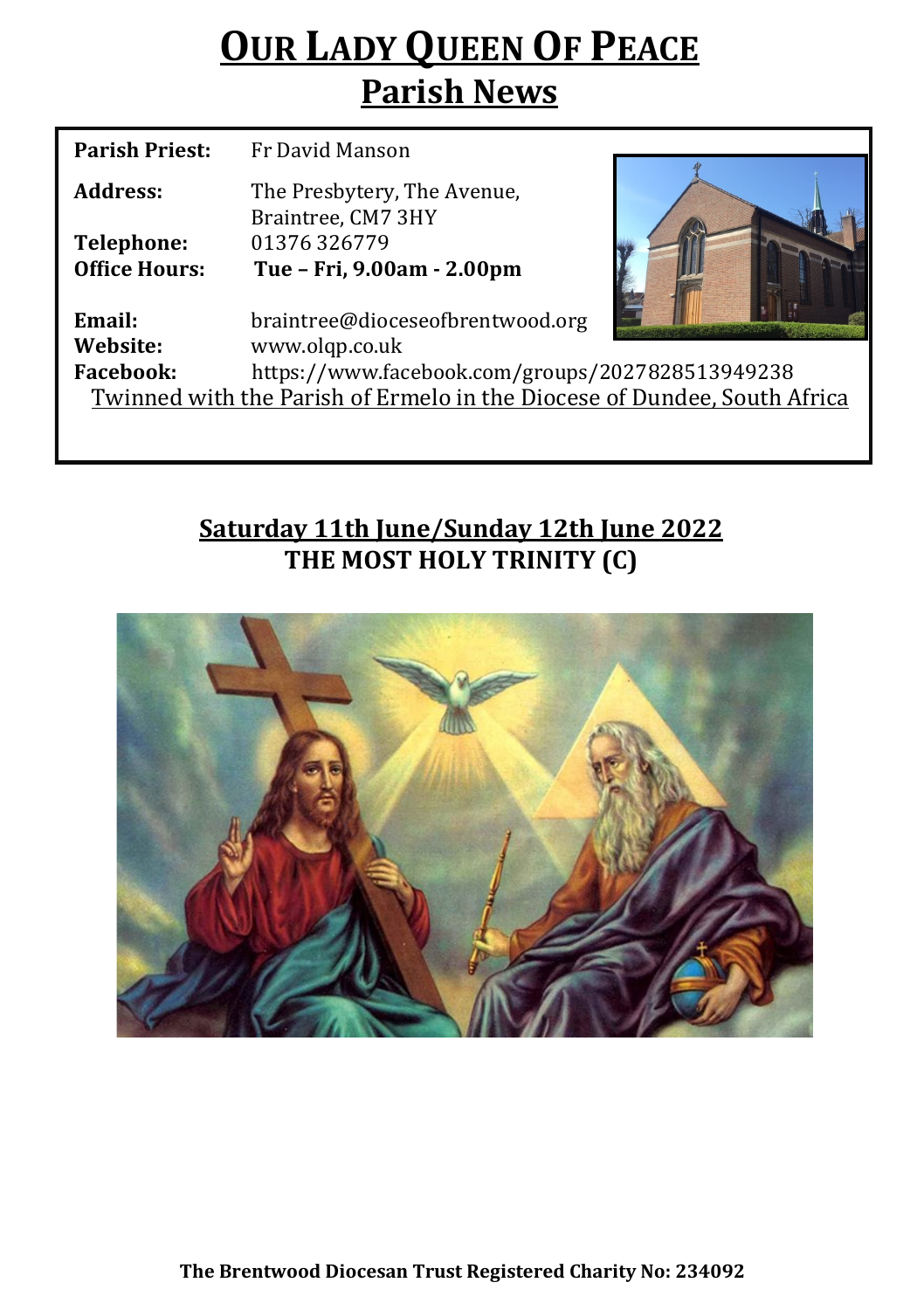## **SICK PARISHIONERS: Those of our parishioners and friends who have asked for prayers.**

Gwen Rushton, Elvira Kitteridge, Kathy McBrierty, Mary Davis, Catherine Hughes, Val Harding, Kathleen Haigh, Mary Rooney, Megan Delaney, Isaac Barry, Peter Beard, Bernard Boylan, Chris Brodie, Barbara Mansell, Janet Cash, Mary Delaney, Frances Weaver, Rachel Stokes, Bob Bothello, Brenda Sewell, Eileen Brooks, Mona O'Rourke, John Martin, Marie Evenett, Terrance Evenett, Kate Friedlein, Olive Norman, Hazel Smith , John Kisielowski, Peggy and John White, Greg Gall, Mary Gray and Janine Corbey.

**ANNIVERSARIES:** Michael Anderson, Phyllis Preston, Patrick Baker, Jean Beagley, George Westall, Ken Gray, Nicholas Angel, Kay Stephens, Kay Hayes, Karl Mucha, Irene Gilbert, Jadwiga Matkowska, Bill Howell, Samantha Rogers, James Woulfe, Elizabeth Waters, George Radford, Stephan Klimas and Mary Lynch. **May they all rest in peace.** 

**CONFESSIONS**: There will be no Confessions on Saturday 11th June and Saturday 18th June.

**FUNERAL**: The Funeral Mass of the late Mary Derriman will take place at 10.00am on Monday 27th June, followed by refreshments in The Jubilee Hall; all are welcome. **May she rest in peace.**

**ALBS FOR ALTER SERVERS:** In the not too distant future the albs we have in stock will be sorted, cleaned and labelled up in sizes. In the meantime, would you be kind enough to measure your child/young person/adult and give Clare in the Parish office the measurements. We want to ensure that each server is wearing the correct size/length alb. Many thanks.

### **ALB MEASURING GUIDE**

First, have your server stand up straight wearing the shoes he would wear for Mass. Next**, measure the height from the first bone you can feel in the back of the neck to where you want the bottom hem of the cassock or alb.** Typically, the hem should brush the show laces.

### **YOUTH CLUB**:

Youth Club will take place on the following Friday's: 24th June, 1st, 8th and 15th July (7.30pm to 9.00pm).

| <b>ROSARY</b>         | Church | Wednesday | After Mass            |
|-----------------------|--------|-----------|-----------------------|
| <b>FAITH GROUP</b>    | Hall   | Tuesday   | 3rd Tue of each month |
| YOUTH CLUB            | Hall   | Friday    | See post above        |
| <b>COFFEE MORNING</b> | Hall   | Friday    | After Mass            |

#### Ring Jacqui on 07594 499051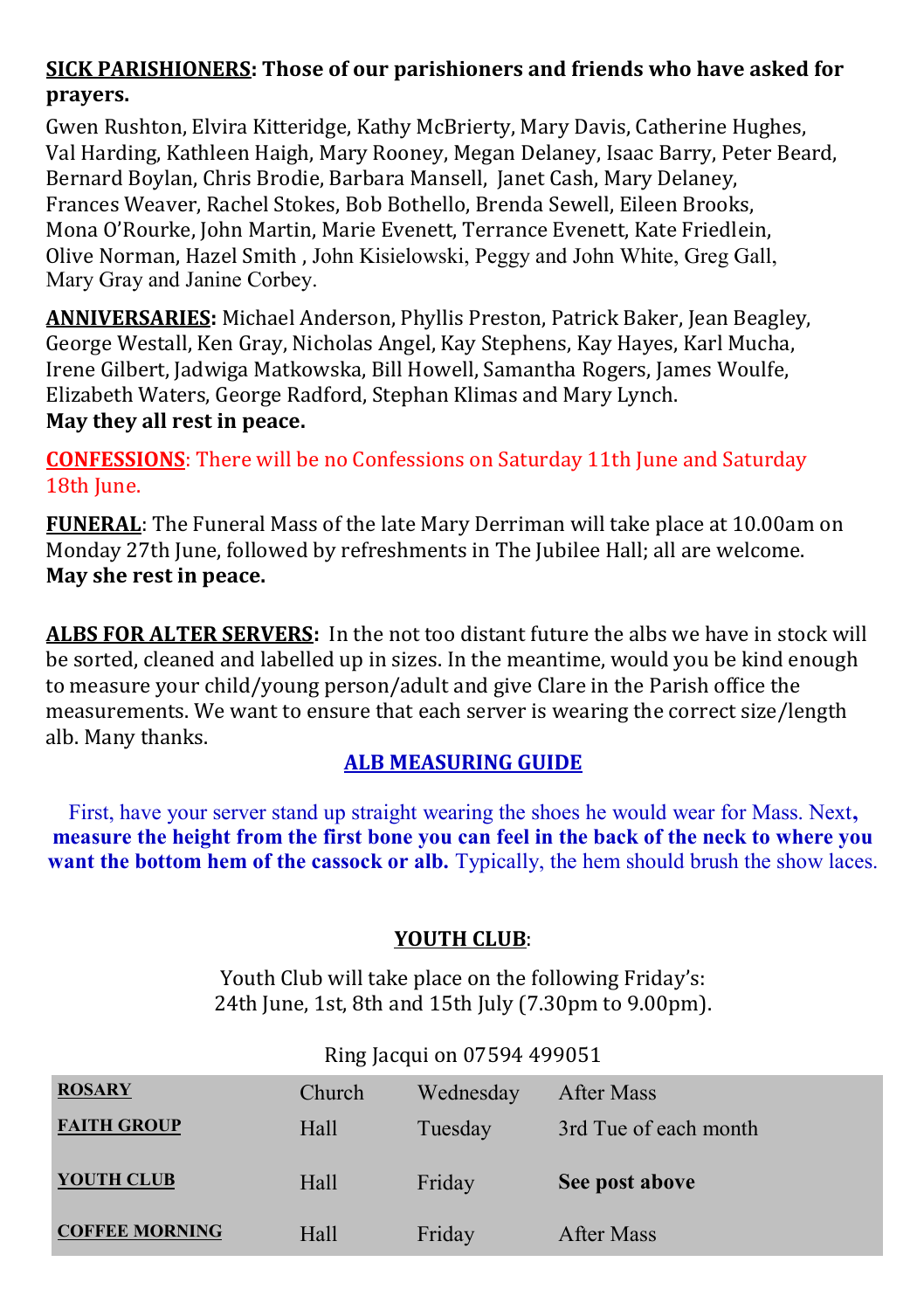#### **ST FRANCIS SCHOOL**:

Come along to the St Francis Catholic Primary Family Fun Day! **Friday 17th June from 2.30pm to 6pm**.

There will be bouncy castles, soft play, BBQ, ice creams, a raffle with a cash prize, talent show and much much more! We can't wait to see you there! If you would like to help in anyway - on the day or donations of prizes for the raffle, please email fundraisers@st-[francis.essex.sch.uk.](mailto:fundraisers@st-francis.essex.sch.uk)  We would be grateful for any businesses wishing to donate vouchers/gifts for the main raffle.

**THE MID ESSEX DEANERY**: The Mid Essex Deanery invite you to join them, in taking part in the annual Corpus Christi Procession, through the streets of Chelmsford **on Sunday 12th June 2019 at 3pm**. Starting at Our Lady Immaculate School, New London Road, Chelmsford, the Holy Eucharist is held in a processional monstrance carried by Abbot Hugh Allen and priests from the Mid Essex Deanery. The procession is accompanied by a marching band, catholic groups and organisations, first communion children, lay people and their families. Don't miss this extraordinary event, bring your family and friends and join us as we witness to the presence of Christ. For further information please contact Des Kelly by email at [kelly.clan@btinternet.com](mailto:kelly.clan@btinternet.com)



We follow the Food Standards Agency standards. We can only accept donations of unopened and undamaged goods well within their "use by" date. Items that do not meet these requirements cannot be used and your donation may be wasted